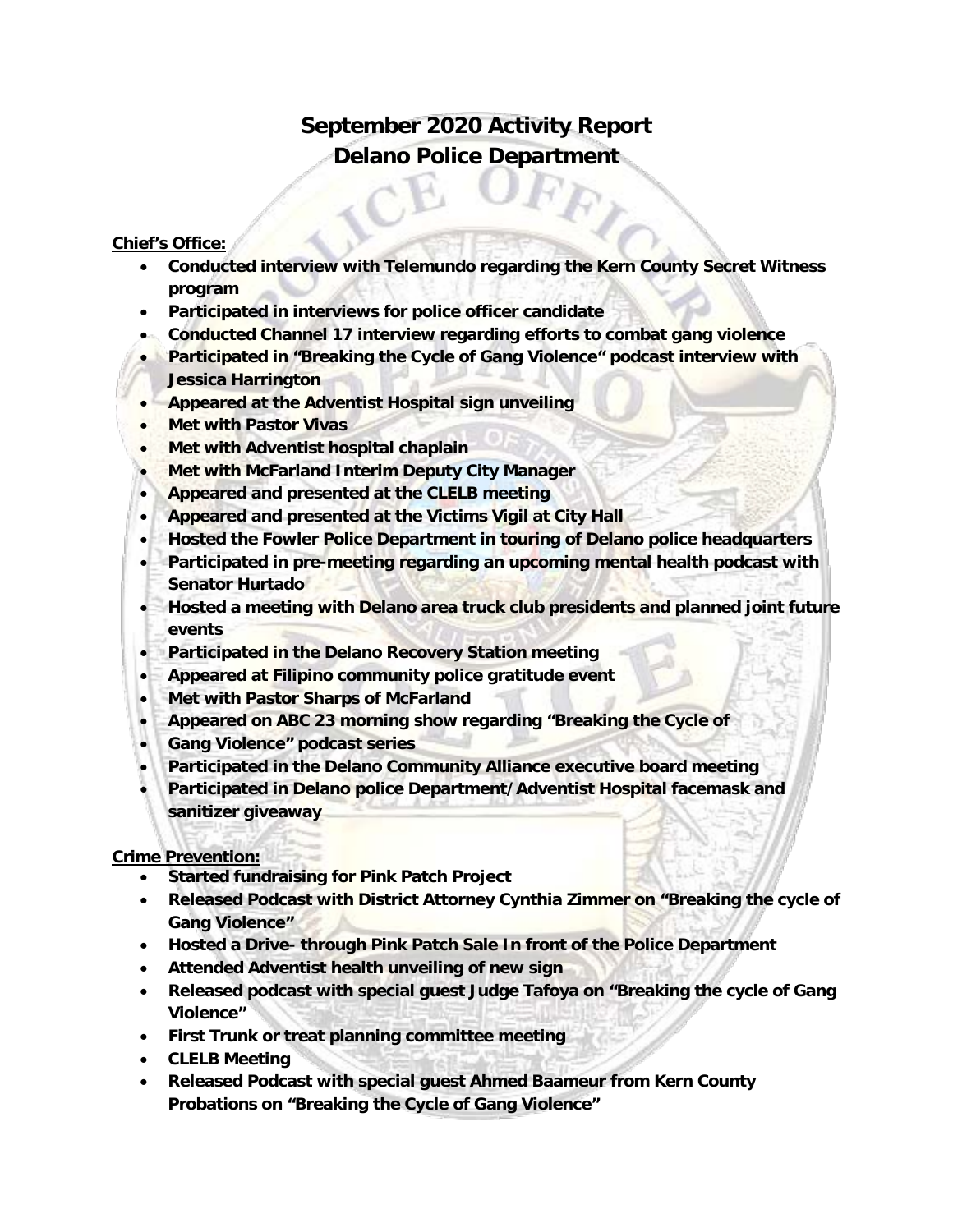- **Meeting with Truck Club and discuss future collaborations**
- **Community helpers at Nueva Vista Pre-school. Helped pass out homework and stickers to the students.**
- **Trunk or Treat Planning Committee meeting**
- **Released Podcast with Special Guest Delano's Chief of police Robert Nevarez on "Breaking the Cycle of Gang Violence"**
- **Hosted Face Mask and Sanitizer Drive with Adventist Health and Tejon Tribe. Passed out over 17,000 Masks and 300 bottles of sanitizers.**

|                   | 2009           | 2010 | 2011 | 2012         | 2013           | 2014 | 2015 | 2016 | 2017 | 2018 | 2019 | 2020 (YTD) |
|-------------------|----------------|------|------|--------------|----------------|------|------|------|------|------|------|------------|
| Homicides         | $\overline{2}$ | 0    | 2    | $\mathbf{0}$ | 7              | 11   | 6    | 7    | 6    | 10   | 8    | 5          |
| Rapes             | 3              | 8    | 7    |              | $\overline{a}$ | 13   | 10   | 12   | 10   | 12   | 9    | 13         |
| <b>Robbery</b>    | 45             | 56   | 49   | 53           | 82             | 58   | 53   | 27   | 34   | 45   | 32   | 26         |
| <b>Assault</b>    | 384            | 370  | 325  | 388          | 397            | 383  | 352  | 366  | 396  | 432  | 431  | 254        |
| <b>Burglary</b>   | 909            | 791  | 797  | 552          | 720            | 368  | 272  | 308  | 222  | 291  | 205  | 129        |
| Larceny           | 536            | 464  | 531  | 575          | 808            | 697  | 767  | 794  | 660  | 613  | 589  | 353        |
| <b>Auto Theft</b> | 491            | 443  | 363  | 346          | 447            | 435  | 364  | 471  | 450  | 386  | 314  | 194        |

### **Part I Crime (12 Year Chart):**

## **Response Times (September 2020)**

| <b>Priority</b>                                            | <b>Create to</b><br><b>Dispatch</b> | <b>Dispatch to</b><br><b>Arrival</b> | <b>Total Time</b> |  |  |
|------------------------------------------------------------|-------------------------------------|--------------------------------------|-------------------|--|--|
| 1. Life/Death                                              | 1:15                                | 3:09                                 | 4:25              |  |  |
| 2. Property Crime in Progress                              | 6:41                                | 6:15                                 | 12:56             |  |  |
| 3. Cold Call/No immediate<br>threat to person or property. | 9:38                                | 6:36                                 | 16:14             |  |  |

#### **Traffic Unit:**

**Refer to the following data regarding traffic related incidents for the month of September: Accident Summary by Severity**:

| $100100111$ Julietian , by Jovenny. |             |               |              |                  |           |  |  |  |  |
|-------------------------------------|-------------|---------------|--------------|------------------|-----------|--|--|--|--|
| <b>Fatal Traffic</b>                | Iniury      | Non-Injury    | Traffic      | <b>Hazardous</b> | Other     |  |  |  |  |
| Collisions <sup>'</sup>             | Traffic     | $\tau$ raffic | Collisions – | Citations        | Citations |  |  |  |  |
|                                     | collisions. | Collisions    | DUI Involved | <b>Issued</b>    | Issued    |  |  |  |  |
|                                     |             | 25            |              | 20               | 07        |  |  |  |  |

Source: RIMS Reports Version 27.04.2 (October 7, 2020)